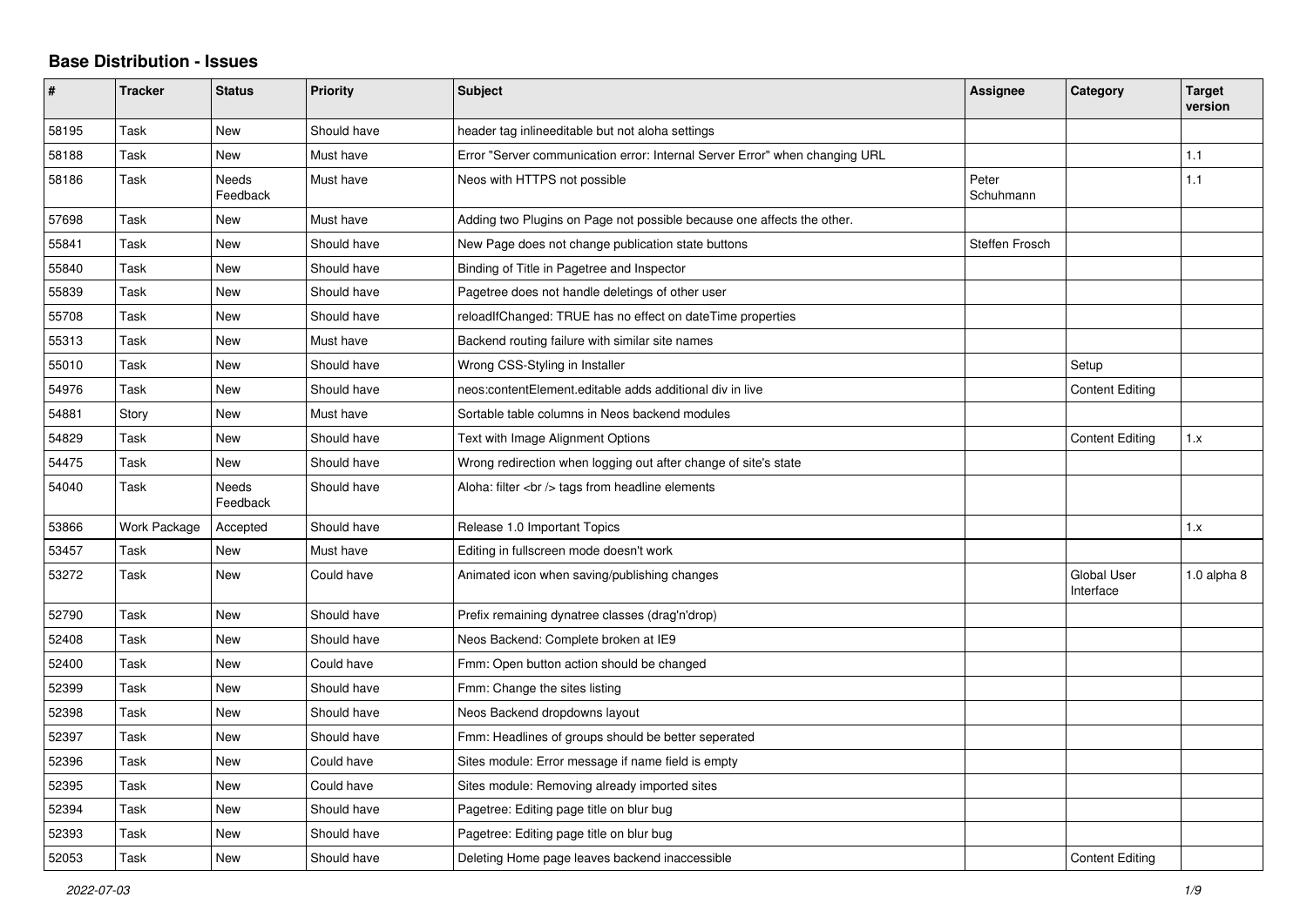| $\vert$ # | <b>Tracker</b> | <b>Status</b> | <b>Priority</b> | <b>Subject</b>                                                                          | Assignee                     | Category                        | <b>Target</b><br>version |
|-----------|----------------|---------------|-----------------|-----------------------------------------------------------------------------------------|------------------------------|---------------------------------|--------------------------|
| 52020     | Task           | Accepted      | Should have     | clean up Node Structure between TYPO3 Neos and TYPO3.Neos.NodeTypes                     | Sebastian<br>Kurfuerst       | <b>Content Repository</b>       | 1.0 beta 1               |
| 51927     | Task           | Accepted      | Must have       | Node type structure                                                                     |                              | Content Repository   1.0 beta 1 |                          |
| 51343     | Task           | <b>New</b>    | Should have     | Add reasonable test coverage for PluginImplementation                                   |                              |                                 |                          |
| 50385     | Task           | New           | Must have       | Folder node types                                                                       |                              |                                 | $1.0$ beta $1$           |
| 50191     | Story          | Accepted      | Should have     | As an integrator I want an extensible way of including JavaScript and CSS               | Christopher<br><b>Hlubek</b> |                                 | 1.0 beta 1               |
| 49958     | Task           | New           | Should have     | Clicking the page reloads the inspector even if the page is already selected            |                              |                                 | $1.0$ beta $1$           |
| 49957     | Task           | <b>New</b>    | Should have     | Selecting a parent element doesn't change the content breadcrumb                        |                              |                                 | 1.0 beta 1               |
| 49954     | Task           | <b>New</b>    | Must have       | If a user is logged out redirect to login screen after failed AJAX request              |                              |                                 | $1.0$ beta $1$           |
| 49952     | Task           | <b>New</b>    | Should have     | Folder node types                                                                       |                              |                                 | $1.0$ beta $1$           |
| 49951     | Task           | New           | Should have     | Node structure / layout                                                                 |                              |                                 | 1.0 beta 1               |
| 49943     | Work Package   | Accepted      | Should have     | Security                                                                                | Andreas<br>Förthner          |                                 | $1.0$ beta $1$           |
| 49595     | Task           | New           | Should have     | Neos setup does not check for required php-gd module                                    |                              |                                 |                          |
| 49385     | Work Package   | Accepted      | Must have       | Release Flow 2.0 stable                                                                 | Robert Lemke                 |                                 | $1.0$ beta $1$           |
| 49014     | Task           | <b>New</b>    | Should have     | Detect prototype copying leading to a loop                                              |                              |                                 | 1.0 beta 1               |
| 48526     | Task           | Accepted      | Should have     | evaluate use of graph databases as high-performance store                               | Sebastian<br>Kurfuerst       | <b>Content Repository</b>       |                          |
| 48525     | Work Package   | New           | Should have     | [WIP] TYPO3CR Scalability and consistence                                               |                              |                                 |                          |
| 48368     | Task           | Accepted      | Should have     | Behat tests for Page Tree                                                               | Markus<br>Goldbeck           |                                 |                          |
| 48367     | Work Package   | New           | Should have     | [WIP] End-To-End Testing of Neos with Behat                                             |                              |                                 | 1.0 beta 1               |
| 48358     | Task           | <b>New</b>    | Should have     | get rid of window.plupload, window.Chosen, window.AbstractChosen etc,<br>window.GENTICS | Sebastian<br>Kurfuerst       |                                 |                          |
| 48357     | Task           | <b>New</b>    | Should have     | get rid of window.Ember                                                                 | Sebastian<br>Kurfuerst       |                                 |                          |
| 48352     | Task           | <b>New</b>    | Should have     | Aloha loading does not always work reliably                                             |                              |                                 | $1.0$ beta $1$           |
| 48334     | Task           | <b>New</b>    | Should have     | (maybe) re-introduce "development mode indicator" in topToolbarTemplate                 |                              |                                 |                          |
| 48333     | Task           | <b>New</b>    | Should have     | Clean up Content/Application and Content/ContentModule                                  |                              |                                 | 1.0 beta 1               |
| 48329     | Task           | <b>New</b>    | Should have     | Remove leftover window.T3                                                               |                              |                                 | 1.0 beta 1               |
| 48328     | Task           | Accepted      | Should have     | Rename JavaScript to new structure                                                      | Aske Ertmann                 |                                 | 1.0 beta 1               |
| 48291     | Task           | Accepted      | Should have     | Redirect management for moved pages                                                     | <b>Tim Kandel</b>            | <b>Content Rendering</b>        | 1.0 beta 1               |
| 48278     | Task           | <b>New</b>    | Must have       | Add "Find" FlowQuery operation                                                          |                              | General / Project               | 1.0 beta 1               |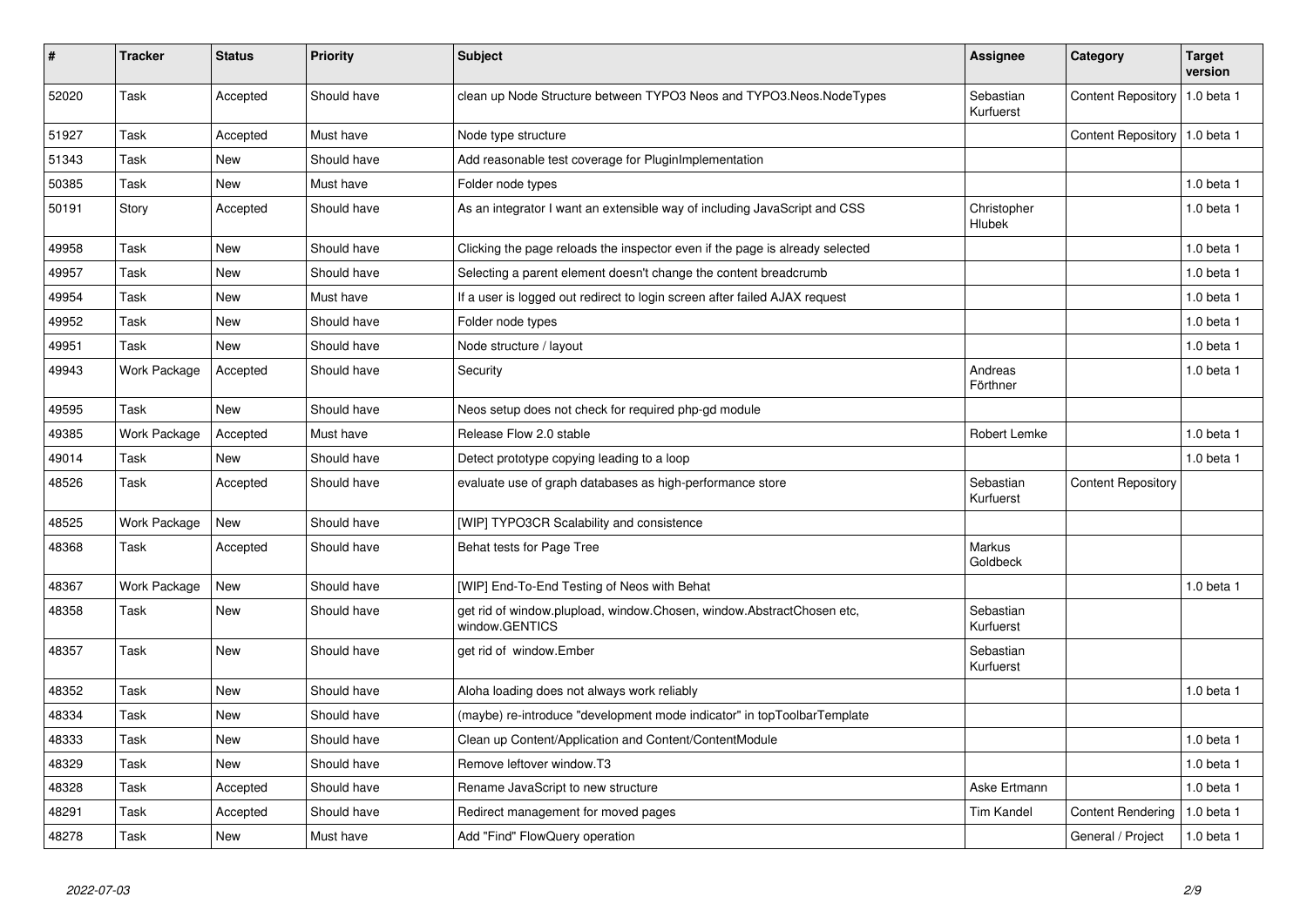| #     | <b>Tracker</b> | <b>Status</b> | <b>Priority</b> | <b>Subject</b>                                                  | <b>Assignee</b>        | Category                 | <b>Target</b><br>version |
|-------|----------------|---------------|-----------------|-----------------------------------------------------------------|------------------------|--------------------------|--------------------------|
| 48275 | Work Package   | New           | Should have     | TypoScript consistency                                          | Sebastian<br>Kurfuerst | General / Project        | 1.0 beta 1               |
| 48271 | Task           | New           | Should have     | General security                                                |                        |                          | 1.0 beta 1               |
| 48241 | Task           | New           | Should have     | Create sandboxed Jenkins testing environment                    | Robert Lemke           |                          |                          |
| 48239 | Task           | New           | Could have      | Backend interface color distinction                             |                        |                          | 1.1                      |
| 48238 | Task           | <b>New</b>    | Could have      | Alert user when logging out with unpublished nodes              |                        |                          | 1.0 beta 1               |
| 48143 | Task           | New           | Should have     | Include commands as search results.                             |                        |                          | $1.1$                    |
| 48142 | Task           | New           | Should have     | Search field/results                                            |                        |                          | 1.1                      |
| 48140 | Task           | New           | Should have     | Tips                                                            |                        |                          | $1.1$                    |
| 48080 | Task           | Accepted      | Should have     | Breadcrumb                                                      |                        |                          | 1.0 beta 1               |
| 48078 | Task           | Accepted      | Should have     | Fullscreen mode toggle                                          | Sebastian<br>Kurfuerst |                          | 1.0 beta 1               |
| 48077 | Task           | New           | Should have     | Language selection                                              | Rasmus<br>Skjoldan     |                          | 1.1                      |
| 48076 | Task           | Accepted      | Should have     | Wireframe mode toggle                                           | Rasmus<br>Skjoldan     |                          |                          |
| 48075 | Task           | Accepted      | Should have     | Context bar                                                     |                        |                          |                          |
| 48069 | Task           | New           | Should have     | Make node migration more user friendly                          | Christian Müller       |                          | 1.1                      |
| 47905 | Work Package   | New           | Should have     | Perfection the Party and Account Management Module              | Adrian Föder           | Administration           |                          |
| 47895 | Work Package   | New           | Could have      | Taxonomy solution                                               |                        |                          |                          |
| 47023 | Work Package   | Accepted      | Could have      | Global user interface                                           | Aske Ertmann           | Global User<br>Interface | 1.0 beta 1               |
| 46526 | Story          | New           | Should have     | Media/Scheme aware URL handler                                  |                        |                          |                          |
| 45758 | Story          | Accepted      | Should have     | Provide a way to control escaping of content through TypoScript | Sebastian<br>Kurfuerst | <b>Content Rendering</b> | 1.0 beta 1               |
| 45584 | Work Package   | New           | Should have     | Access Control for TYPO3CR Nodes (Concept)                      |                        |                          | 1.1                      |
| 45540 | Work Package   | New           | Should have     | [EPIC] Search                                                   |                        |                          | 1.1                      |
| 45539 | Work Package   | <b>New</b>    | Should have     | [EPIC] Mangement view                                           |                        |                          | 1.1                      |
| 45501 | Task           | New           | Should have     | Image Metadata in ContentEditing should be cached               |                        |                          |                          |
| 45455 | Epic           | New           | Could have      | Different tree types (nodes)                                    |                        |                          | 1.1                      |
| 45453 | Task           | New           | Must have       | Concept of launcher/search/dashboard/module tabs                |                        | General / Project        | $1.1$                    |
| 45410 | Work Package   | New           | Should have     | [WIP] TypoScript Debugger (Community)                           |                        |                          |                          |
| 45408 | Work Package   | Accepted      | Should have     | Frontend / Page Cache                                           | Robert Lemke           | General / Project        | 1.0 beta 1               |
| 45400 | Work Package   | New           | Should have     | [WIP] Developer Toolbar (Community)                             |                        |                          |                          |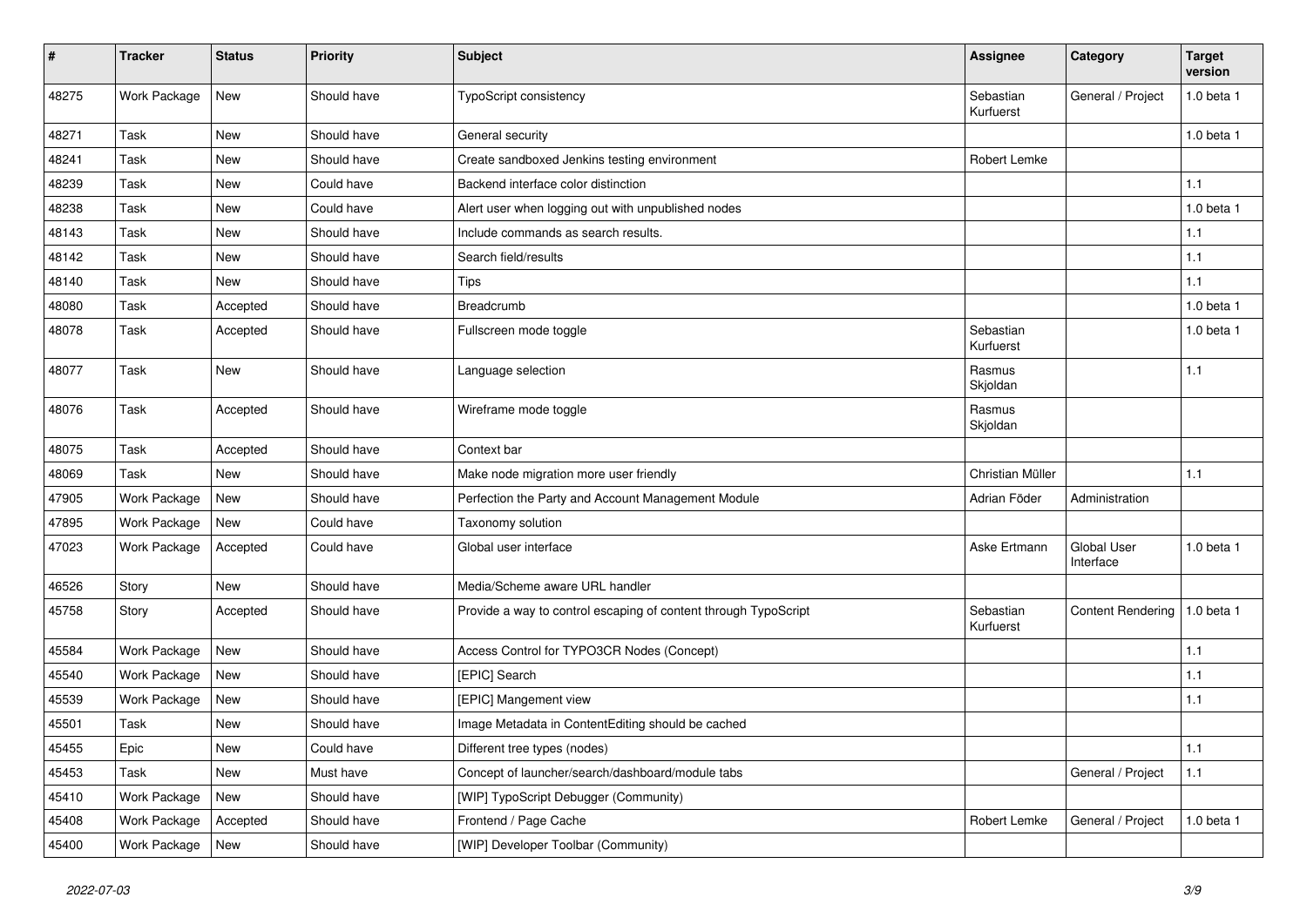| ∦     | <b>Tracker</b> | <b>Status</b> | <b>Priority</b> | <b>Subject</b>                                                                                            | <b>Assignee</b>        | Category                        | <b>Target</b><br>version   |
|-------|----------------|---------------|-----------------|-----------------------------------------------------------------------------------------------------------|------------------------|---------------------------------|----------------------------|
| 45310 | Story          | <b>New</b>    | Should have     | Implement enhanced @position syntax known from TypoScript also in the property panel<br>inspector editors |                        | <b>Content Editing</b>          | 1.0 beta 1                 |
| 45217 | Work Package   | <b>New</b>    | Should have     | [WIP][Assignee missing] External & internal link support                                                  |                        |                                 | 1.0 beta 1                 |
| 45099 | Story          | <b>New</b>    | Should have     | As a user I want the Ui to handle an expired session correctly                                            |                        |                                 | 1.0 beta 1                 |
| 45049 | Task           | New           | Should have     | Remove dependency on midgardNotifications                                                                 |                        |                                 |                            |
| 45038 | Task           | <b>New</b>    | Could have      | [DEMOSITE] Design that doesnt blend in as well                                                            |                        | General / Project               |                            |
| 45037 | Task           | New           | Should have     | [DEMOSITE] Link to be from frontpage                                                                      |                        | General / Project               | 1.0 beta 1                 |
| 45035 | Task           | New           | Could have      | 'First visit' guide                                                                                       |                        | <b>Global User</b><br>Interface |                            |
| 45025 | Work Package   | <b>New</b>    | Should have     | [WIP] Create minimal publishing workflow                                                                  | Robert Lemke           |                                 |                            |
| 45023 | Work Package   | Accepted      | Should have     | Make complex, interactive custom content types possible                                                   |                        | <b>Content Editing</b>          | 1.0 beta 1                 |
| 45021 | Work Package   | <b>New</b>    | Should have     | [WIP] [ASSIGNEE MISSING] Cross Browser Compatibility                                                      |                        | <b>Content Editing</b>          | 1.0 beta 1                 |
| 45019 | Work Package   | <b>New</b>    | Should have     | [WIP] Real-World Error Reporting                                                                          |                        |                                 |                            |
| 45011 | Story          | <b>New</b>    | Could have      | Make user settings changeable in the Neos backend                                                         |                        |                                 |                            |
| 45009 | Work Package   | New           | Should have     | [EPIC] mobile phone version of content editing                                                            |                        |                                 |                            |
| 45004 | Work Package   | Accepted      | Must have       | Write TYPO3 Neos Integrator Guide                                                                         | Karsten<br>Dambekalns  | Documentation                   | 1.0 beta 1                 |
| 45003 | Work Package   | Accepted      | Should have     | Media Browser                                                                                             | Christian Müller       | <b>Content Editing</b>          | 1.0 beta 1                 |
| 44989 | Task           | <b>New</b>    | Could have      | Make Section/ContentCollection subclassable                                                               |                        | <b>Content Editing</b>          | 1.1                        |
| 44981 | Story          | <b>New</b>    | Should have     | Rename Node Types to final names                                                                          |                        | <b>Content Repository</b>       | Sprint<br>February<br>2013 |
| 44980 | Story          | <b>New</b>    | Should have     | Show activity stream of changed content in Launch Bar                                                     |                        |                                 | 1.1                        |
| 44979 | Story          | New           | Should have     | Implement Frontend user / group concept                                                                   |                        |                                 | 1.1                        |
| 44978 | Story          | <b>New</b>    | Should have     | Multi-Device Content                                                                                      |                        |                                 | 1.1                        |
| 44977 | Story          | New           | Must have       | TYPO3 Flow (Backend) speed optimization                                                                   |                        |                                 | 1.0 beta 1                 |
| 44975 | Story          | Accepted      | Must have       | Implement module listing for Launch Bar, and fix search                                                   | Christopher<br>Hlubek  | <b>Content Editing</b>          | 1.0 beta 1                 |
| 44971 | Work Package   | Accepted      | Should have     | <b>TYPO3 Neos API Definition</b>                                                                          | Sebastian<br>Kurfuerst | Documentation                   | 1.0 beta 1                 |
| 44970 | Story          | New           | Must have       | Define Neos 1.0 API                                                                                       | Robert Lemke           | Documentation                   | $1.0$ beta $1$             |
| 44969 | Story          | New           | Should have     | Document Two-Tree Localization Approach                                                                   |                        | Documentation                   | 1.0 beta 1                 |
| 44957 | Story          | New           | Should have     | Reliable clipboard and content element handles                                                            |                        |                                 | Sprint<br>February<br>2013 |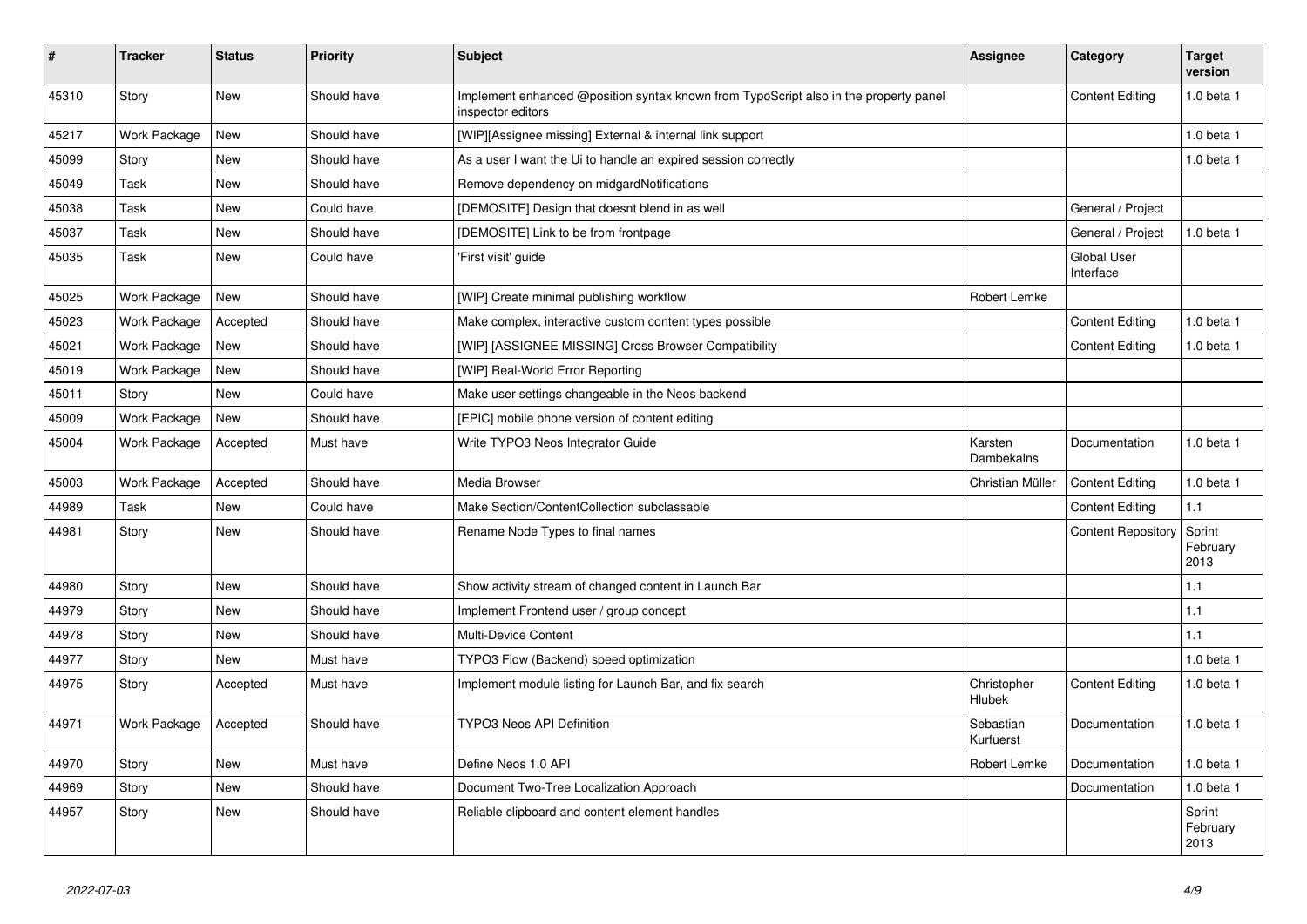| #     | <b>Tracker</b> | <b>Status</b>     | <b>Priority</b> | Subject                                                                                                                      | Assignee               | Category                 | <b>Target</b><br>version   |
|-------|----------------|-------------------|-----------------|------------------------------------------------------------------------------------------------------------------------------|------------------------|--------------------------|----------------------------|
| 44932 | Story          | Needs<br>Feedback | Should have     | Update TYPO3CR Node Type Names according to concept                                                                          |                        |                          | Sprint<br>February<br>2013 |
| 44930 | Task           | Accepted          | Must have       | Check if parts marked as widget need HTML markup changes                                                                     | <b>Patrick Broens</b>  |                          | Sprint<br>February<br>2013 |
| 44929 | Task           | Accepted          | Must have       | Define roles for widgets                                                                                                     | <b>Patrick Broens</b>  |                          | Sprint<br>February<br>2013 |
| 44927 | Task           | Accepted          | Must have       | Define roles for document structure                                                                                          | <b>Patrick Broens</b>  |                          | Sprint<br>February<br>2013 |
| 44926 | Task           | Accepted          | Must have       | Define roles for navigational landmarks                                                                                      | <b>Patrick Broens</b>  |                          | Sprint<br>February<br>2013 |
| 44925 | Task           | <b>New</b>        | Should have     | Change the styling of Blog Posts with Expose to match the current styling                                                    | <b>Marc Neuhaus</b>    |                          | Sprint<br>February<br>2013 |
| 44924 | Task           | Accepted          | Should have     | Change the Post List view to use Expose                                                                                      | <b>Marc Neuhaus</b>    |                          | Sprint<br>February<br>2013 |
| 44923 | Story          | New               | Should have     | Multi-Lingual User Interface                                                                                                 |                        |                          | 1.1                        |
| 44921 | Story          | Accepted          | Should have     | Decide TypoScript and TYPO3CR Naming                                                                                         | Sebastian<br>Kurfuerst | <b>Content Rendering</b> | Sprint<br>February<br>2013 |
| 44919 | Story          | Accepted          | Should have     | Use Expose for listing BlogPost-Nodes in Frontend                                                                            | Marc Neuhaus           | <b>Content Rendering</b> | Sprint<br>February<br>2013 |
| 44916 | Story          | <b>New</b>        | Should have     | Explore: Usage of Touch Screens for Neos                                                                                     | Patrick Broens         | Content<br>Management    | Sprint<br>February<br>2013 |
| 44913 | Story          | On Hold           | Should have     | RESTful NodeController for easy comment creation                                                                             |                        | Content<br>Management    |                            |
| 44912 | Story          | Accepted          | Must have       | Exploration: Accessible Neos Content Editing Module                                                                          | <b>Patrick Broens</b>  | <b>Content Editing</b>   | Sprint<br>February<br>2013 |
| 42672 | Story          | <b>New</b>        | Should have     | As everybody, I want no JavaScript loading issues (Bugfix story)                                                             |                        |                          |                            |
| 42248 | Task           | <b>New</b>        | Must have       | Move backend includes (JS and CSS) back to Neos package                                                                      |                        |                          |                            |
| 42246 | Task           | New               | Must have       | Use same DOM hierarchy for logged in backend user and public and do not render content<br>editing classes in public frontend |                        |                          |                            |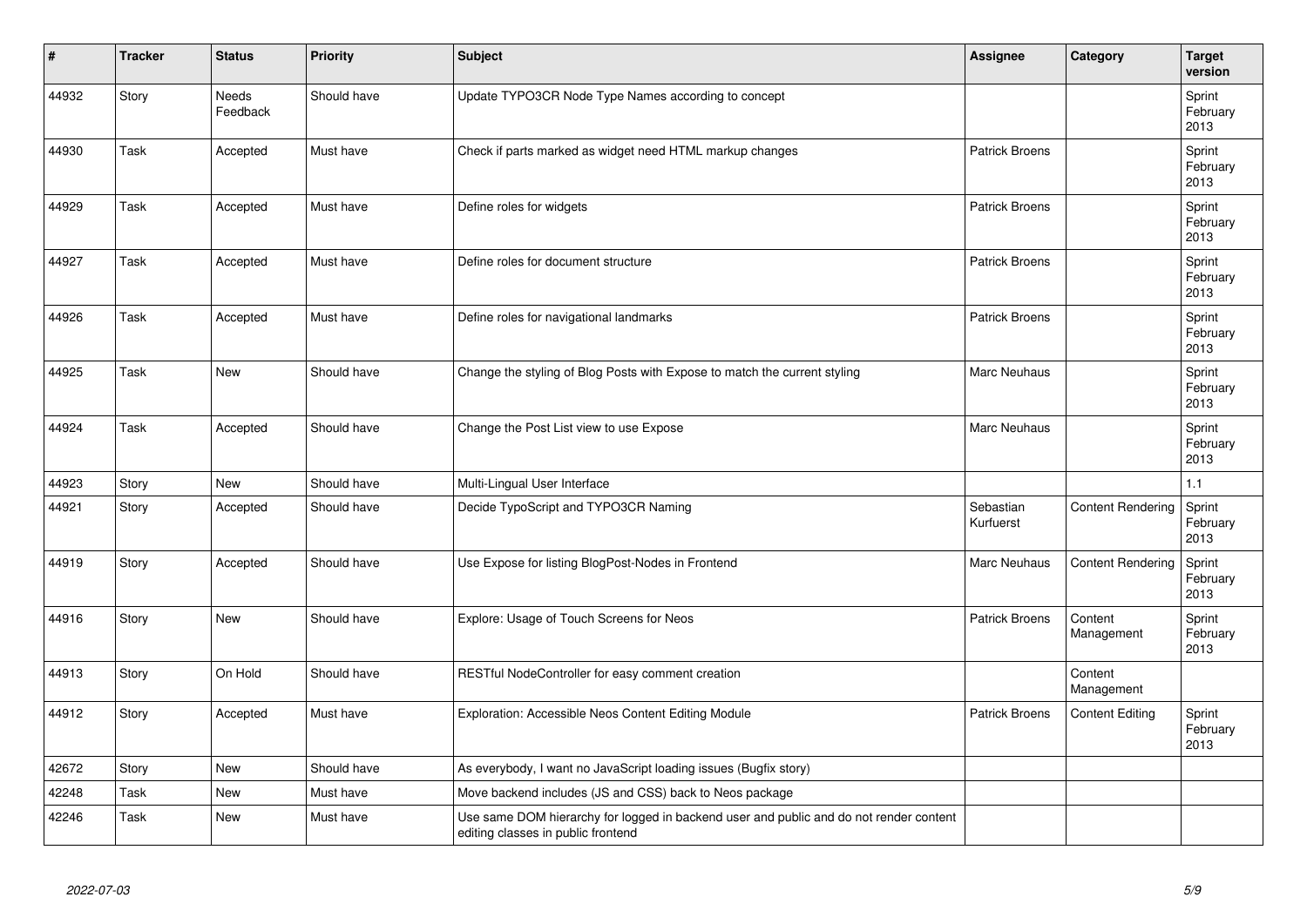| #     | <b>Tracker</b> | <b>Status</b>            | <b>Priority</b> | Subject                                                                                                                                                              | <b>Assignee</b>              | Category                 | <b>Target</b><br>version   |
|-------|----------------|--------------------------|-----------------|----------------------------------------------------------------------------------------------------------------------------------------------------------------------|------------------------------|--------------------------|----------------------------|
| 42220 | Task           | <b>New</b>               | Should have     | "Uncaught ReferenceError: nextAnimation is not defined" javascript error on load (demo<br>package)                                                                   |                              |                          |                            |
| 42216 | Task           | <b>New</b>               | Should have     | Show at least some recognizable content of a node in the inspector panel. Now the header<br>property is used which only works for headlines                          |                              |                          |                            |
| 42206 | Task           | New                      | Should have     | When a content element is hidden based on hiddenBeforeDateTime / hiddenAfterDateTime<br>the hidden CSS should also be applied (so the element should be transparent) |                              |                          |                            |
| 42038 | Task           | New                      | Must have       | Automatic save is not always in sync with content, content could be lost                                                                                             |                              |                          |                            |
| 41973 | Task           | Accepted                 | Should have     | Align button bars for editables on top of the editable border to prevent overlay issues with<br>the content                                                          | Sebastian<br>Kurfuerst       |                          |                            |
| 41931 | Task           | New                      | Should have     | TODO: add the page properties in a more clever way, and only when being in backend                                                                                   |                              | <b>Content Rendering</b> |                            |
| 41892 | Task           | <b>New</b>               | Should have     | Set up an environment for the demo site plus the domain name: neos.demo.typo3.org                                                                                    | Ben van 't Ende              |                          |                            |
| 41878 | Task           | <b>New</b>               | Should have     | extract package management to own package                                                                                                                            |                              |                          |                            |
| 41877 | Task           | New                      | Should have     | Explore: Find a way to include Neos / Flow news via RSS                                                                                                              |                              |                          |                            |
| 41876 | Task           | <b>New</b>               | Should have     | Make Neos UI work with Zurb Foundation (for example)                                                                                                                 |                              |                          |                            |
| 41872 | Task           | New                      | Should have     | Detect if symlinks can be created                                                                                                                                    |                              |                          |                            |
| 41861 | Story          | <b>New</b>               | Should have     | As any user I want a better usability of the backend UI                                                                                                              |                              |                          |                            |
| 41859 | Task           | Accepted                 | Should have     | Create a standard library for common string, array and date functions in EEL                                                                                         | Christopher<br><b>Hlubek</b> |                          |                            |
| 41858 | Story          | <b>New</b>               | Should have     | As an integrator I want a complete feature set in TypoScript and EEL                                                                                                 |                              |                          |                            |
| 41856 | Task           | <b>New</b>               | Should have     | Require the needed graphic modules for the site import and show a warning if the modules<br>are not found                                                            |                              |                          |                            |
| 41855 | Task           | <b>New</b>               | Should have     | Optimize the usability of the site creation wizard                                                                                                                   | <b>Berit Hlubek</b>          |                          |                            |
| 41853 | Story          | New                      | Should have     | As an integrator I want an optimized setup                                                                                                                           |                              |                          |                            |
| 41852 | Task           | <b>New</b>               | Should have     | Add default content styles inside the content elements package.                                                                                                      | <b>Berit Hlubek</b>          |                          |                            |
| 41850 | Story          | <b>New</b>               | Should have     | As an integrator I would like to include default content styles from Neos                                                                                            |                              |                          |                            |
| 41845 | Task           | <b>Needs</b><br>Feedback | Should have     | write chapter on Testing in flow.typo3.org guide (Christian Peters takes over this task)                                                                             | Martin Muzatko               |                          |                            |
| 41838 | Task           | Accepted                 | Should have     | document and update conventions for composer name and package keys                                                                                                   | Christian Jul<br>Jensen      |                          |                            |
| 41821 | Task           | <b>New</b>               | Should have     | discuss how documentation can be improved                                                                                                                            | <b>Berit Hlubek</b>          |                          |                            |
| 41805 | Task           | Accepted                 | Should have     | adjust release process to Composer / create Neos release using release plugin etc                                                                                    | Karsten<br>Dambekalns        |                          | Sprint<br>February<br>2013 |
| 41787 | Task           | New                      | Should have     | change git repositories on git.typo3.org (FLOW3 -> Flow; Neos Name)                                                                                                  |                              |                          |                            |
| 41781 | Task           | Accepted                 | Should have     | set up integration.flow.typo3.org                                                                                                                                    | Karsten<br>Dambekalns        |                          | Sprint<br>February<br>2013 |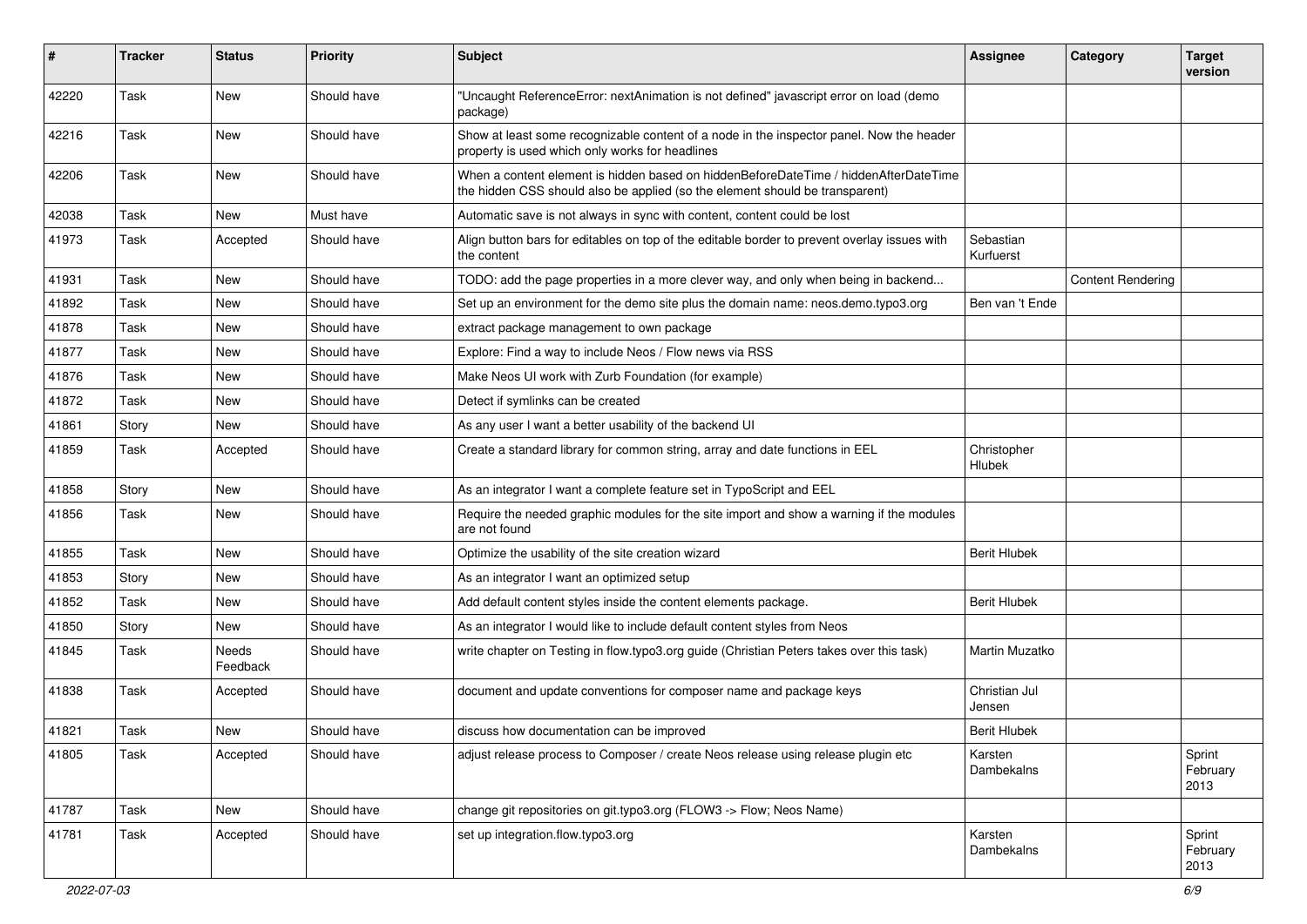| $\sharp$ | <b>Tracker</b> | <b>Status</b>            | <b>Priority</b> | Subject                                                                                                                | <b>Assignee</b>        | Category      | <b>Target</b><br>version   |
|----------|----------------|--------------------------|-----------------|------------------------------------------------------------------------------------------------------------------------|------------------------|---------------|----------------------------|
| 41702    | Story          | <b>New</b>               | Should have     | As an integrator I want to configure read / write access to pages / sections                                           |                        |               |                            |
| 41701    | Story          | New                      | Should have     | As a content editor I want to have localization support ('single tree concept')                                        |                        |               | 1.1                        |
| 41700    | Story          | <b>New</b>               | Should have     | As a developer I want to have a reasonable test coverage for JavaScript                                                |                        |               |                            |
| 41687    | Task           | New                      | Should have     | ask community to convert Sebastians "Technical Overview to Neos" to documentation in<br>ReST                           |                        |               |                            |
| 41686    | Task           | New                      | Should have     | ask community to convert Christians "Developing TYPO3 Neos Website" to tutorial in ReST                                |                        |               |                            |
| 41682    | Task           | Accepted                 | Should have     | create a package for flow typo3.org website listing only typo3-flow-* composer packages<br>("mini-TER")                | Marc Neuhaus           |               |                            |
| 41680    | Task           | New                      | Should have     | push all packages to packagist, with post-change hook                                                                  |                        |               |                            |
| 41679    | Story          | New                      | Should have     | As developer, I want to use packagist org for all packages                                                             |                        |               |                            |
| 41674    | Task           | <b>New</b>               | Should have     | add guide "profile and debug Flow applications" -> maybe ask othres to write that                                      |                        |               |                            |
| 41673    | Task           | New                      | Should have     | add guide "tuning Flow Performance"                                                                                    |                        |               |                            |
| 41672    | Story          | New                      | Should have     | as developer, I want to make sure that CSS is cleanly encapsulated (i.e. site CSS does not<br>change the UI css)       |                        |               |                            |
| 41671    | Story          | New                      | Should have     | as developer, I want to make sure that jquery and ember is cleanly encapsulated and does<br>not interfere with site JS |                        |               |                            |
| 41670    | Story          | New                      | Should have     | as anybody, I want an updated flow and neos website                                                                    |                        |               |                            |
| 41669    | Story          | New                      | Should have     | As team member, I want updated deployment working                                                                      |                        |               | Sprint<br>February<br>2013 |
| 41592    | Story          | New                      | Could have      | As a backend user I want to have sensible error handling                                                               |                        |               |                            |
| 41586    | Story          | Accepted                 | Could have      | write Neos Integrator Guide                                                                                            | Sebastian<br>Kurfuerst | Documentation | 1.0 beta 1                 |
| 41359    | Task           | <b>Needs</b><br>Feedback | Should have     | close popovers when clicking anywhere else                                                                             | Sebastian<br>Kurfuerst |               |                            |
| 41355    | Task           | New                      | Should have     | activate link-clicking inside texts in preview mode                                                                    | Sebastian<br>Kurfuerst |               |                            |
| 41186    | Story          | <b>New</b>               | Could have      | as a user, I want a clean listing of nodes inside management view                                                      |                        |               | 1.1                        |
| 41172    | Task           | New                      | Could have      | Show button bar on hover with slight delay                                                                             |                        |               |                            |
| 41152    | Story          | New                      | Could have      | As a content editor, I want to use a page tree which fits into the overall UI                                          |                        |               |                            |
| 41140    | Task           | New                      | Could have      | Let client redirect to login page if inactivity timeout was reached.                                                   |                        |               |                            |
| 41116    | Task           | New                      | Could have      | textareas in edit form should be made bigger                                                                           |                        |               | $1.1$                      |
| 41114    | Story          | New                      | Should have     | As a user, I want to insert inline JavaScript in the HTML content elements                                             |                        |               |                            |
| 41112    | Task           | New                      | Should have     | use better Content-Type previews                                                                                       | Sebastian<br>Kurfuerst |               | $1.1$                      |
| 41108    | Task           | New                      | Should have     | test / update demo/integration server                                                                                  |                        |               |                            |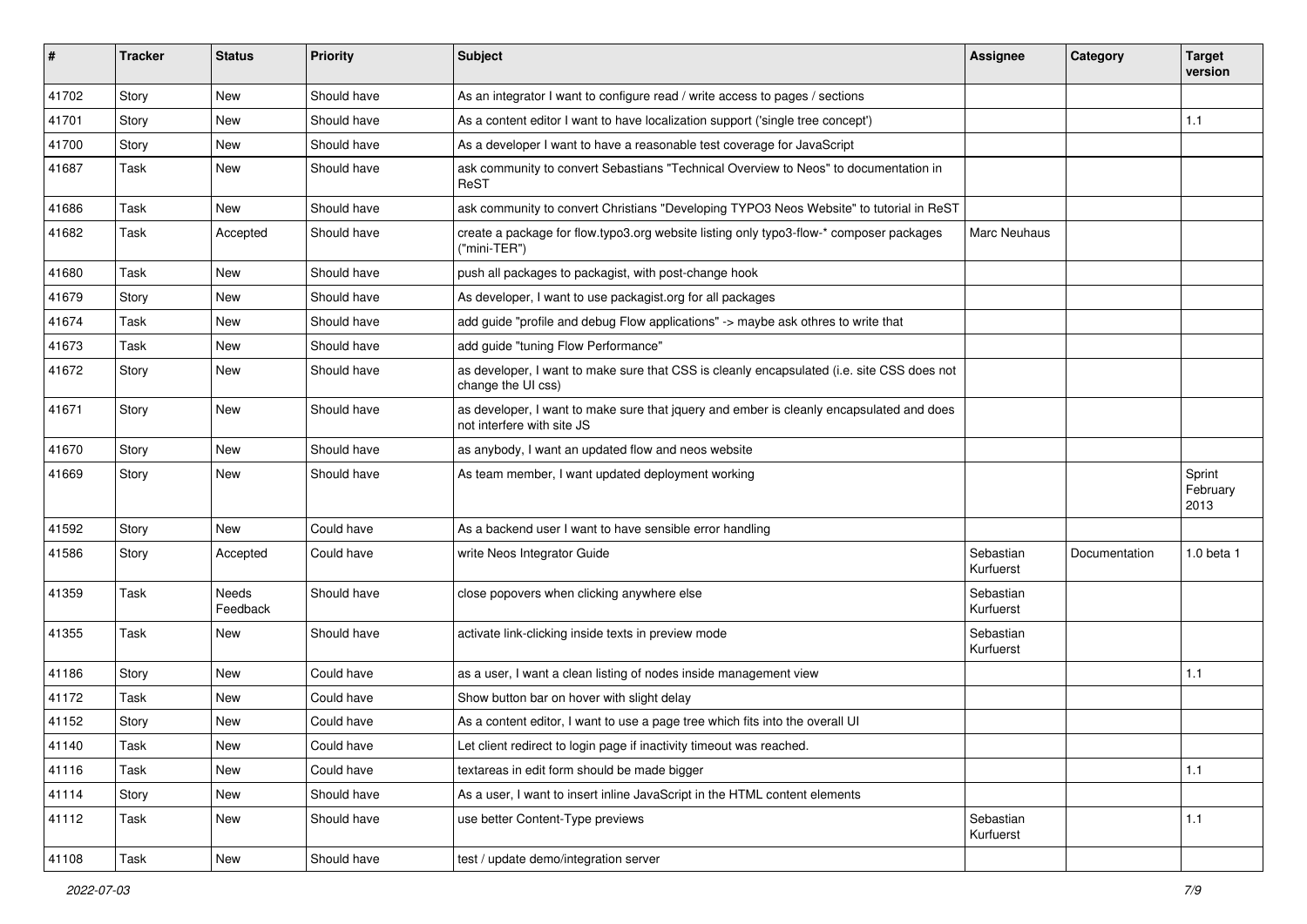| #     | <b>Tracker</b> | <b>Status</b> | <b>Priority</b> | <b>Subject</b>                                                                                            | Assignee         | Category                 | <b>Target</b><br>version |
|-------|----------------|---------------|-----------------|-----------------------------------------------------------------------------------------------------------|------------------|--------------------------|--------------------------|
| 41107 | Story          | <b>New</b>    | Should have     | As a user, I want a working demo site                                                                     |                  |                          |                          |
| 41103 | Story          | New           | Should have     | As everybody, I want the new product name to be used inside Phoenix                                       |                  |                          |                          |
| 41101 | Story          | <b>New</b>    | Could have      | As user, I want a well-working content editing (Bugfix Story)                                             |                  |                          |                          |
| 41100 | Task           | Accepted      | Could have      | Create one-page reference about all available TypoScript objects (nice to have)                           | Christian Müller |                          | 1.0 beta 1               |
| 41099 | Story          | New           | Should have     | As site integrator, I want a API reference for TypoScript objects                                         |                  |                          |                          |
| 41098 | Story          | New           | Should have     | As a developer, I want a clean TypoScript package                                                         |                  |                          |                          |
| 41087 | Task           | <b>New</b>    | Could have      | paste in section pastes AFTER section instead of at first element.                                        |                  |                          |                          |
| 41085 | Story          | <b>New</b>    | Should have     | As an integrator, I want to use the HTML5 "header" element for indicating titles in text                  |                  |                          |                          |
| 40993 | Task           | Accepted      | Could have      | Test whether drag / drop of image onto thumbnail works                                                    |                  |                          |                          |
| 40896 | Task           | New           | Should have     | Fix layout in "create account" setup step                                                                 |                  | Setup                    | Sprint 10<br>(1.0 TP1)   |
| 40764 | Task           | <b>New</b>    | Could have      | Check if we can remove the inject method in the<br>\TYPO3\TYPO3\ViewHelpers\ContentElement\* ViewHelpers  |                  |                          |                          |
| 40725 | Task           | <b>New</b>    | Could have      | display a message in login form if no account exists with a linl to the setup.                            |                  |                          |                          |
| 40717 | Story          | Postponed     | Should have     | Add Launch Bar to other modules (Management, )                                                            |                  |                          |                          |
| 40715 | Task           | Accepted      | Should have     | global overlays should have the same color / transparency                                                 | Martin Muzatko   |                          |                          |
| 40618 | Story          | New           | Should have     | [DISCUSS] As a user, I want to return to the last-used submodule when changing between<br>main modules    |                  |                          |                          |
| 40473 | Epic           | <b>New</b>    | Should have     | Bootstrap based login screen                                                                              |                  |                          |                          |
| 40469 | Story          | <b>New</b>    | Could have      | (low prio) As a user I want to get redirected to setup tool if install is incomplete                      |                  | Setup                    |                          |
| 40336 | Story          | <b>New</b>    | Could have      | As a Site Integrator I want to see a list of rendering issues                                             |                  | <b>Content Rendering</b> | 1.0 beta 1               |
| 40335 | Story          | <b>New</b>    | Should have     | As an Administrator, I want to run FLOW3 CLI commands in the Launch Bar                                   |                  |                          |                          |
| 40334 | Epic           | <b>New</b>    | Should have     | <b>EPIC: Module Overview Pages</b>                                                                        |                  |                          |                          |
| 40332 | Epic           | <b>New</b>    | Should have     | EPIC: Management view content editing                                                                     |                  |                          |                          |
| 40331 | Story          | <b>New</b>    | Should have     | As a Content Manager, I want to create multiple pages at once                                             |                  |                          |                          |
| 40329 | Story          | Postponed     | Should have     | As a content manager, I want to list and edit my Content and Domain Objects inside the<br>Management view |                  |                          | Sprint 10<br>(1.0 TP1)   |
| 40328 | Story          | <b>New</b>    | Should have     | As an administrator I can export selected parts of an existing site to a new site package                 |                  |                          |                          |
| 40326 | Story          | New           | Should have     | As an administrator I can create a new site package using an existing site as template                    |                  |                          |                          |
| 40324 | Story          | <b>New</b>    | Should have     | As a site integrator I can change the title, description & version of an imported site                    |                  |                          |                          |
| 40323 | Story          | <b>New</b>    | Should have     | As an site integrator I can remove an inactive imported site                                              |                  |                          |                          |
| 40322 | Story          | <b>New</b>    | Should have     | As a site integrator I can disable and enable imported sites                                              |                  |                          |                          |
| 40320 | Epic           | New           | Should have     | EPIC: User Interface style and implementation guide                                                       |                  |                          |                          |